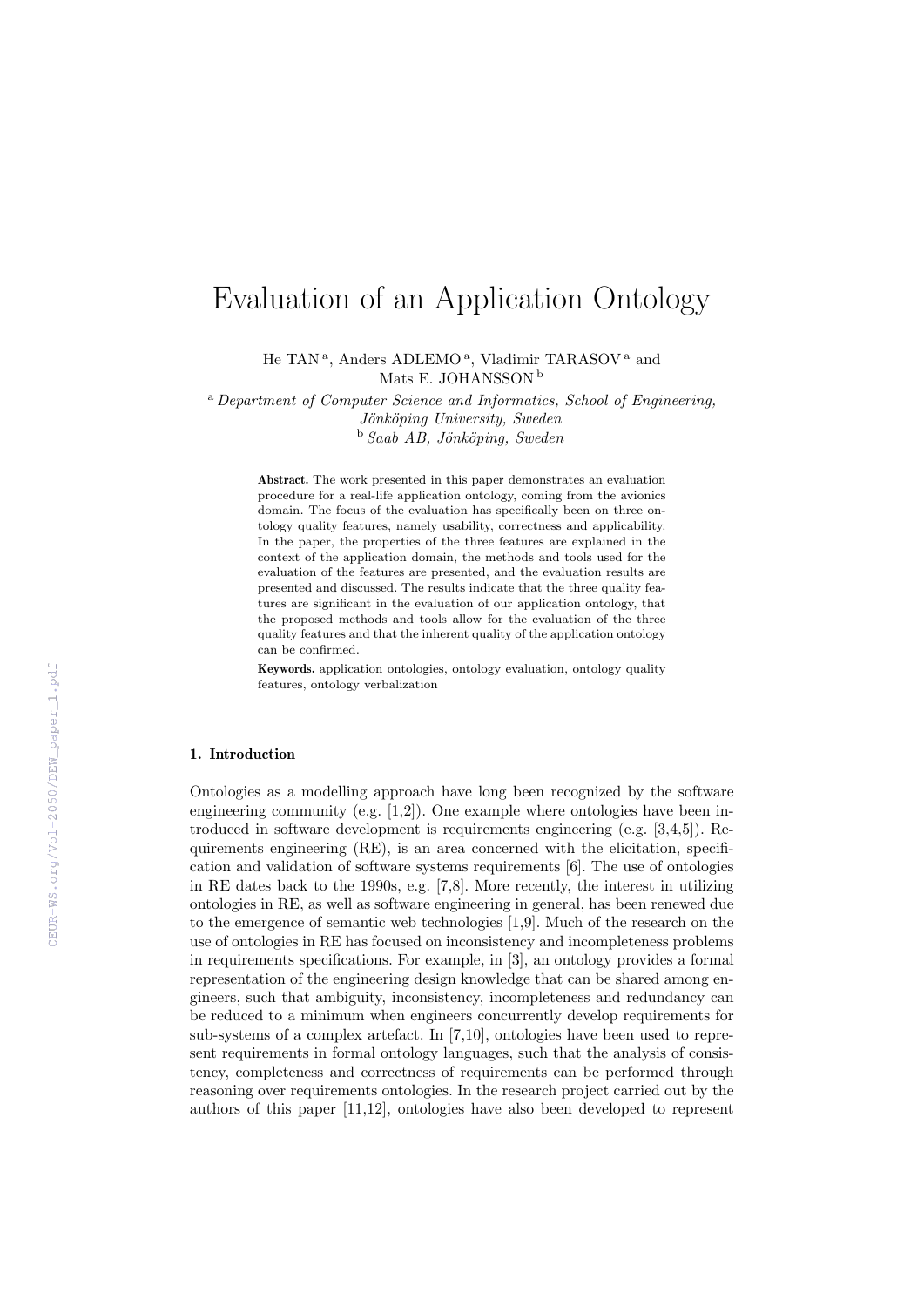software requirements. The developed ontologies have mainly been employed to support the automation of the software testing process and, more specifically, the creation of software test cases.

The ontologies developed in the research project presented in this paper can be considered to be application ontologies. They contain the knowledge of a particular domain, that is the requirements specification for software, to be able to achieve a specific task or support a particular application, that is the generation of software test cases. An ontology, like all engineering artefacts, needs a thorough evaluation to be able to put confidence in it and its intrinsic quality features. Not only will the quality of an ontology have a direct impact on the quality of the results originating from it, the ontology's quality during the ontology development should also be measured in a quantitative way, to decide whether the ontology will be able to meet its assigned goals or not. In this paper we demonstrate an ontology evaluation carried out in the aforementioned research project. We have focused on the evaluation of three specific quality features, i.e. usability, correctness and applicability, and proposed methods and tools for the evaluation of the quality features.

The remainder of the paper is organised as follows. Section 2 presents one of the application ontologies developed in our research project. In section 3, we discuss the quality features used to evaluate the ontology and the methods for evaluating the features. Section 4 presents the evaluation tools and the ontology evaluation with the results. Section 5, finally, presents our conclusions and discussions on future work.

## 2. An Application Ontology

In this section, we first present one of the application ontologies that were developed in our research project, along with the task it supports. The task of the ontology is to capture the knowledge contained in a set of given software requirements in an effort to automate the creation of software test cases. The ontology represents the requirements of a communication software component pertaining to an embedded system situated in an avionics system. The software component is fully developed in compliance with the DO-178B standard [13] which means that the requirements of the software component have been prepared, reviewed and validated by experts at the avionics partner company. Based on these written requirements, the application ontology for the software component, or requirements ontology as we also call it in this paper, was developed to support the creation of software test cases. Due to confidentiality reason the ontology is not published on the internet.

The ontology was created using Protégé. Beside the ontology itself, documentation was created to give an overview of the represented knowledge and describe the design of the ontology. The current version of the ontology contains 42 classes, 34 object properties, 13 datatype properties, and 147 instances in total. Figure 1 shows the ontology fragment for one particular functional requirement, in this case the SRSRS4YY-431, a requirement that has a focus on error handling. Ontology fragments for the remaining individual requirements related to the com-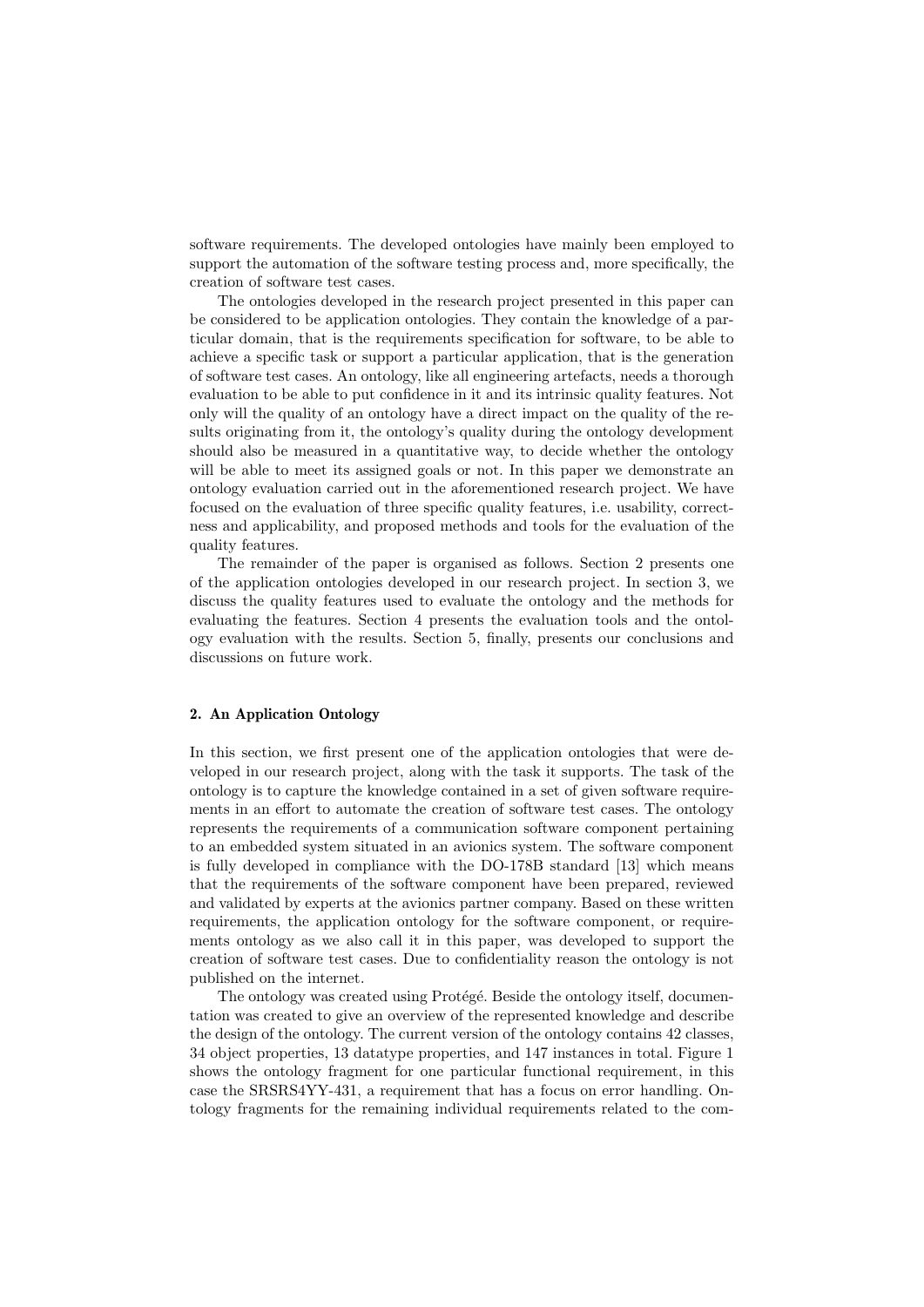

Figure 1. Ontology fragment for the requirement SRSRS4YY-431

munication software component can be represented in a way similar to the one in Figure 1. The SRSRS4YY-431 defines that if the communication type is out of its valid range, the initialization service shall deactivate the UART (Universal Asynchronous Receiver/Transmitter), and return the result "comTypeCfgError". In the figure, the rectangle boxes represent the concepts of the ontology; the rounded rectangle boxes represent the instances; and the dashed line rounded rectangle boxes provide the data values of the datatype property for instances.

The ontology has been designed to support inference rules to generate the software test cases [12]. The inference rules, that represent the expertise of an expert software tester, are coded in Prolog and make use of the ontology entities to generate the test cases. The Prolog inference engine controls the process of selecting and invoking the inference rules. To be able to implement this process, the ontology first needs to be translated into Prolog syntax by applying a set of predefined translation rules, and thus become a part of the Prolog program.

## 3. Quality Features and Evaluation Methods

The challenge in ontology evaluation is to determine the quality features that are to be evaluated, along with the evaluation method. Many different evaluation features have been discussed in literature (e.g.  $[14,15,16,17]$ ). Which quality features to evaluate depend on various factors, such as the type of ontology, the focus of the evaluation and the person who is performing the evaluation. Burton-Jones et al. argue that different types of ontologies require different evaluation features [18]. For example, for an application or domain ontology it is enough to evaluate the features important to the application or domain. In our research project, the ontology evaluation has focused on three specific quality features: usability, correctness and applicability, as these features are estimated to be the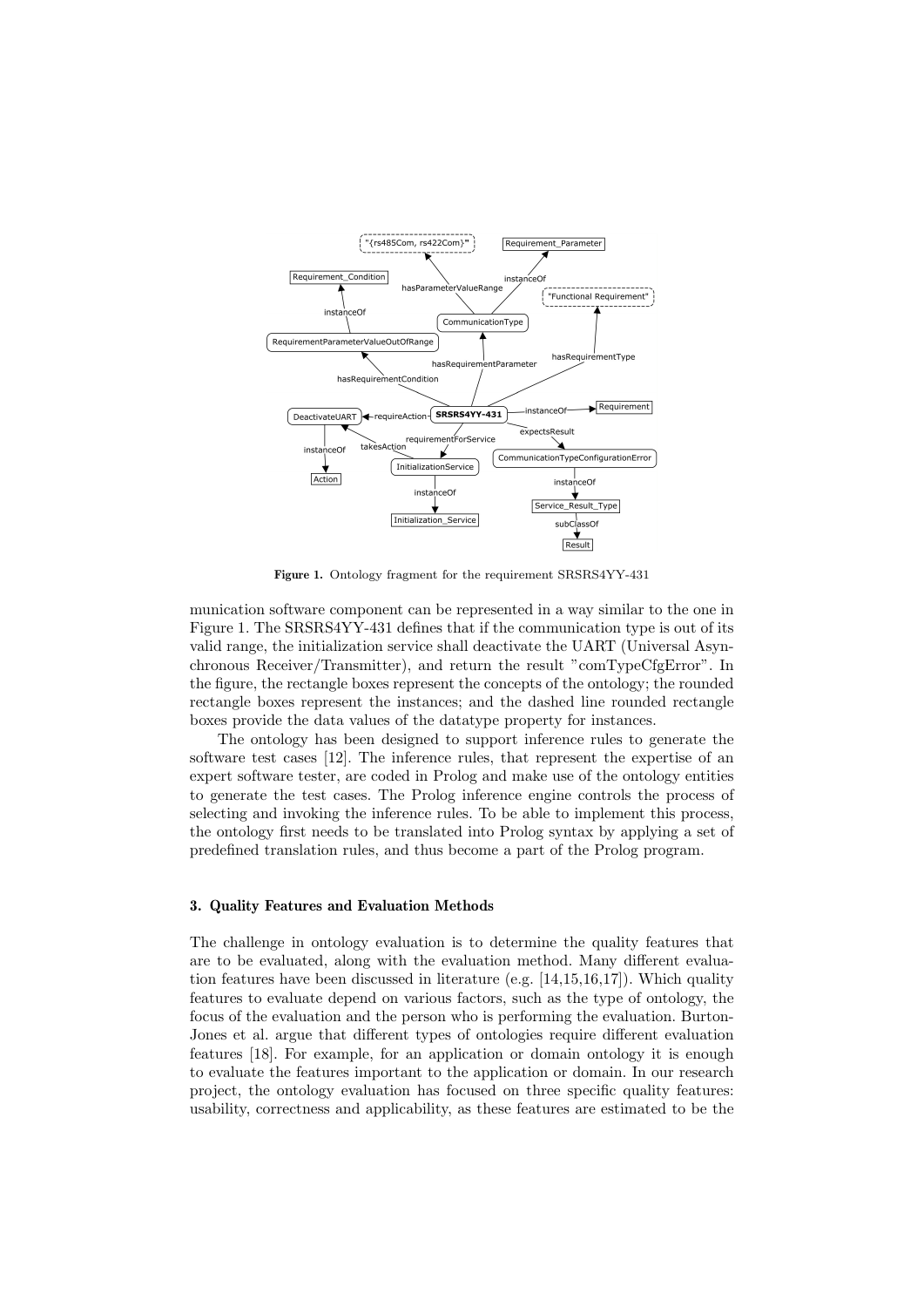most critical and valuable when deciding whether our specific application ontology has met its assigned task of capturing the knowledge contained in a set of given software requirements to support the creation of software test cases.

In the context of this paper, we consider *usability* of an application ontology to be a set of attributes that describe the effort needed by a human to make use of the ontology. The usability feature provides a measure of the quality a user experiences when interacting with an ontology. A user of an application ontology is normally not the creator of the ontology, and he or she may not even be knowledgeable about ontologies or ontology engineering. This observation was also true for the domain experts participating in the evaluation of the application ontology presented in this paper. Usability, as defined and applied in this paper, is a necessary condition for an application ontology to be used on a regular basis. Users should not feel frustrated when attempting to understand the ontology. Instead, users should be able to put trust in the ontology and be confident that they can carry out their tasks effectively and efficiently while using the ontology.

The evaluation of the usability of a product or system has a long history and back in 1986, Brooke developed a questionnaire, so called System Usability Scale (SUS) [19], with exactly this purpose. Ever since then, the SUS has demonstrated its excellence in thousands of applications, proving that it can be used for a wide range of systems and types of technology. It has been shown that the SUS produces comparable results to those of more extensive attitude scales that intend to provide a deeper insight into a user's attitude towards the usability of a specific system. The SUS also possess the ability to discriminate and identify systems that demonstrate good and poor usability tendencies. An example of a special application where the SUS has been applied, an application that is relevant to the work presented in this paper, is the evaluation of the usability of an ontology, as described in [20]. Yet another example has been presented in [21]. In both these papers the usability of an ontology was evaluated by other people than ontology experts.

In our project, the correctness of an ontology is probably the most important quality feature that needs to be evaluated. Different definitions of correctness can be found in different articles, e.g. [14,17]. This divergence in the definition leads to confusion when trying to specify evaluation goals for an ontology. In the context of this paper, we define correctness of an application ontology as the degree to which the information asserted in the ontology conforms to the information that need be represented in the ontology. It is about being able to extract the accurate information from an ontology and to accurately document the information gathered from the same ontology. Validation methods, like reasoning, can find logical errors, such as inconsistency, but give no indication as to the correctness of the content. Correctness is therefore probably the most important quality feature, but at the same time one of the most difficult to measure.

Competency questions (CQ) are among the available methods of gathering information. They are natural language sentences that express patterns that apply to a type of questions one would expect an ontology to be able to answer. CQ have been suggested to serve as functional requirements of an ontology [22]. The functional correctness of an ontology can consequently be validated against the CQ. For a large or complex ontology it is a challenging task to prepare CQ.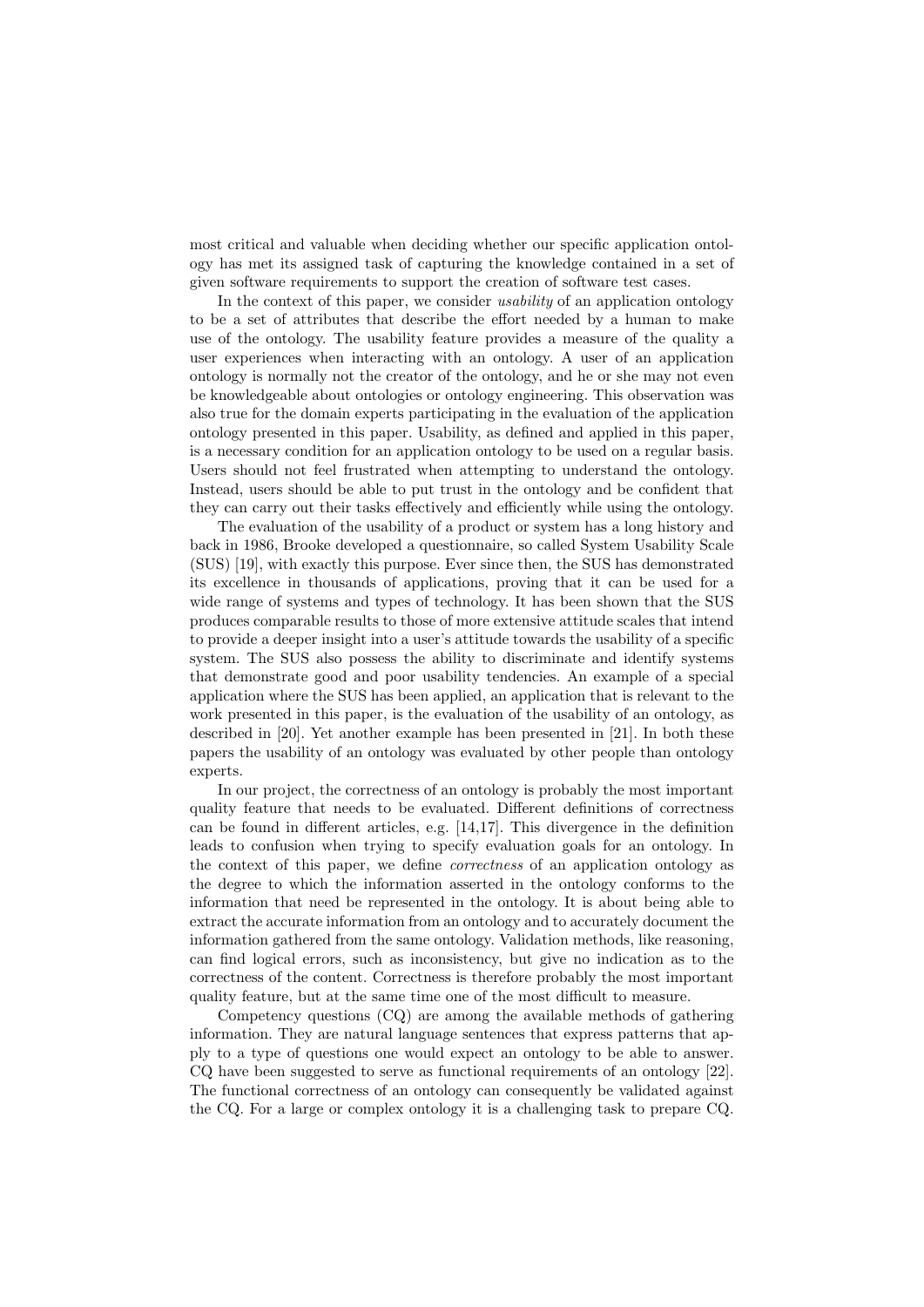The correctness of the CQ should also be verified. In the case of utilizing an application ontology, the information contained in the ontology may already exist and be documented in other formats. For the software requirements ontology developed in our research project, the information is written in plain English and documented in software requirements documents. Furthermore, the functionality of an application ontology may not be clearly defined before or during the development of the ontology. The functionality can only be fully understood and clearly defined during or after the application of the ontology. This observation is also valid for the ontology developed during our research project. It is probably also true for other kinds of ontologies, e.g. those within the context of the Semantic Web, which are often used in ways not anticipated by the creators of the ontology. Hence, the functional requirements cannot always be fully identified for future applications.

Ideally, correctness verification is an activity realised by a domain expert who not only grasps the details of the application itself but also has sufficient knowledge of ontologies to be able to perform the evaluation. In many situations, this kind of human evaluator, with knowledge of ontologies, is not available. Hence, we suggest that a method, which is based on the verbalization of an ontology, provides support to the correctness evaluation process. In this process, the ontology is first verbalized into a natural language text. Thereafter, the text can be read and understood by non-ontology experts, i.e. application domain experts, and compared with the information contained in the source information that was used to construct the ontology.

Applicability of an application ontology, in the context of this paper, is defined as the quality of the ontology regarding its appropriateness for a particular application, task or purpose. The applicability concept includes the appropriateness of the structure or semantics (e.g. the depth of the class hierarchy and the number of instances), the appropriateness of the ontology language (i.e. which language constructs that can be used in an ontology constructed with that language), and the appropriateness of the ontology document (i.e. a particular serialization of an ontology, such as RDF/XML [23] and OWL Functional Syntax [24]). The selection of these conditions should support the application in such a way that the application could be implemented and the task could be performed effectively and efficiently. The applicability of an ontology can be evaluated by the person who designs or develops the application and who uses the ontology to implement the functionality of the application, or it can be evaluated through the application itself. The evaluation considers the quality features of the application or the performance of the task, which are decided or affected by the use of the ontology.

## 4. The Evaluation

In this section, we demonstrate the specific details of the evaluation with regard to the three quality features, applying them on the software requirements ontology described in Section 2. We also describe how the methods and tools were applied during the evaluation, and discuss the evaluation results. Four industry domain experts (DE1-DE4) from the avionics domain (and specifically from the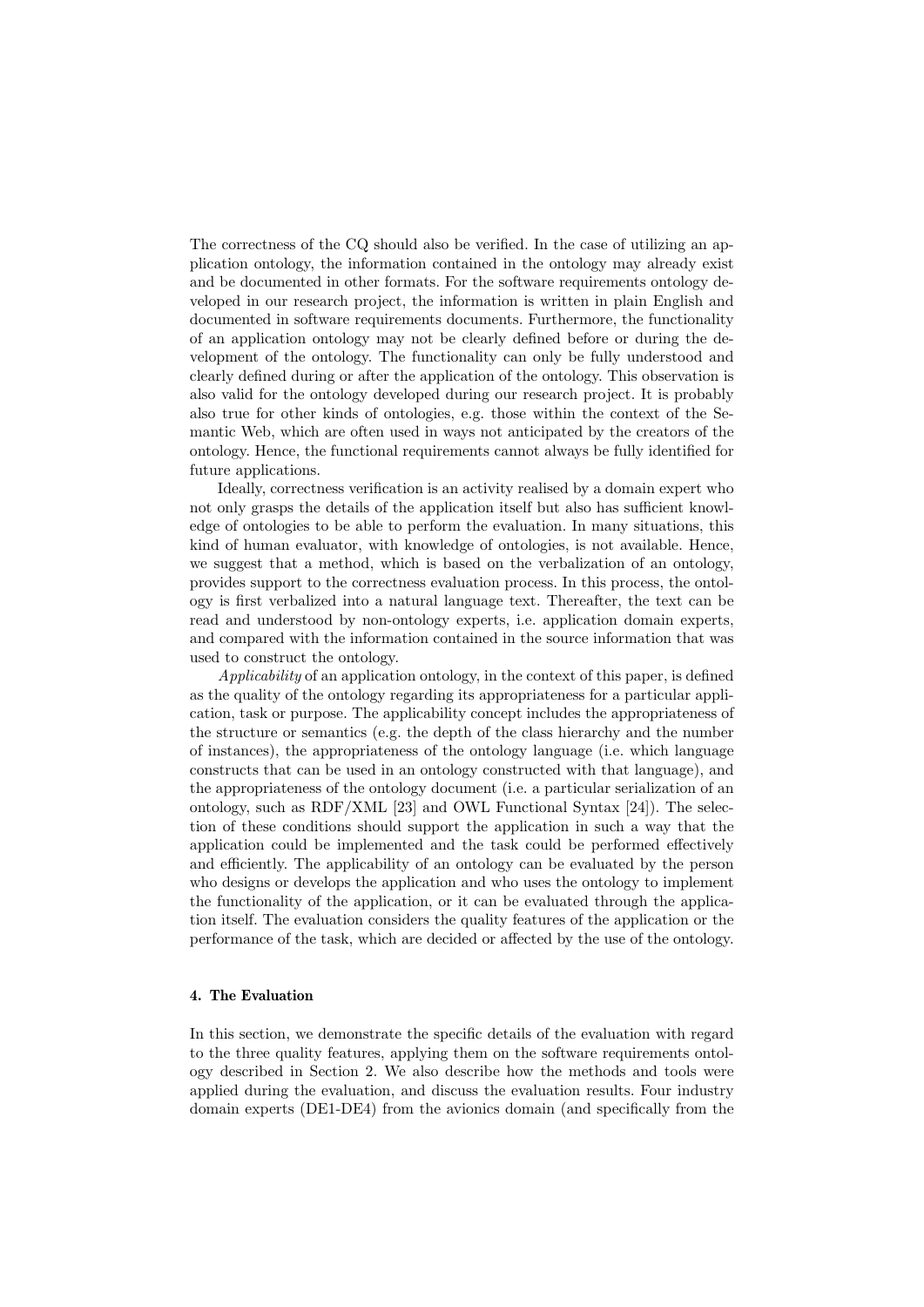| Statements to evaluate the previous knowledge<br>of ontologies, Protégé and SRS |                                                                                                              | DE1                         | DE2            | DE3                         | DE4            | OE                          |
|---------------------------------------------------------------------------------|--------------------------------------------------------------------------------------------------------------|-----------------------------|----------------|-----------------------------|----------------|-----------------------------|
| 1                                                                               | To what extent do you know about ontologies,<br>what they represent, how they can be used, etc.?             | $\mathcal{D}_{\mathcal{L}}$ | $\overline{4}$ | $\mathcal{D}_{\mathcal{L}}$ | 1              | 6                           |
| $2^{1}$                                                                         | To what extent do you know about the ontology<br>tool, Protégé, and how to use it?                           | 1                           | 3              | $\mathcal{D}$               | 1              | 6                           |
| 3                                                                               | To what extent are you familiar with SRS?                                                                    | 6                           | $\overline{4}$ | 3                           | $\mathfrak{D}$ | $\mathcal{D}_{\mathcal{L}}$ |
| $\overline{4}$                                                                  | To what extent do have you been directly in-<br>volved in developing different SRSs?                         | 6                           | 3              | 1                           | 2              |                             |
| 5                                                                               | How familiar are you with the content of the<br>SRS used in this project?                                    | 5                           | $\overline{4}$ | 1                           | 2              | 5                           |
| 6                                                                               | To what extent have you been involved in the<br>development of the software component defined<br>in the SRS? | $\overline{4}$              | 1              | 1                           | 1              |                             |

Table 1. Validation of the evaluators previous knowledge in the ontology and SRS domains

software domain), and one ontology expert (OE) (not being the ontology developer), participated in the evaluation of the usability and the correctness of the application ontology. The applicability was evaluated by the ontology expert only, as he was the person who developed the ontology-based program for the test case generation.

To validate the evaluators' background competence in the field of ontologies and software requirements specifications (SRS), a quick questionnaire was applied. The results are presented in Table 1, where the grades range from 1, indicating "not at all", to 6, indicating "to a great extent". As can be observed in the table, none of the industry experts had a deeper knowledge of working with ontologies, apart from an overall understanding of the specific application ontology as a result of the many presentations provided during the recurrent project meetings. Additionally, they did not have any previous experience of using ontology editors, such as Protégé. However, these deficiencies were made up for by their experiences with SRS, both as designers and users. As a comparison, the ontology expert has a deep knowledge of ontologies, ontology tools and also the content of the SRS used in the project. This difference in knowledge and experience is the reason why the results presented in the following two subsections look like they do. In spite of these differences, by applying an appropriate preparation before the evaluation of an application ontology using adequate tools, such as Protégé and verbalization, the negative effects of such differences can be reduced to a minimum.

## 4.1. Evaluation of Usability

In the evaluation of the usability of the application ontology, we applied a version of the SUS that was introduced by Casellas in [20]. The result from the evaluation is presented in Table 2, including the ten questions, as required for a SUS evaluation. The intricate details of how to use the SUS can be found in [19], for example, why the odd numbered statements are all in positive form while the even numbered statements are all in negative form. The formulations of the texts in the ten questions have been slightly modified from the work by Casellas, to better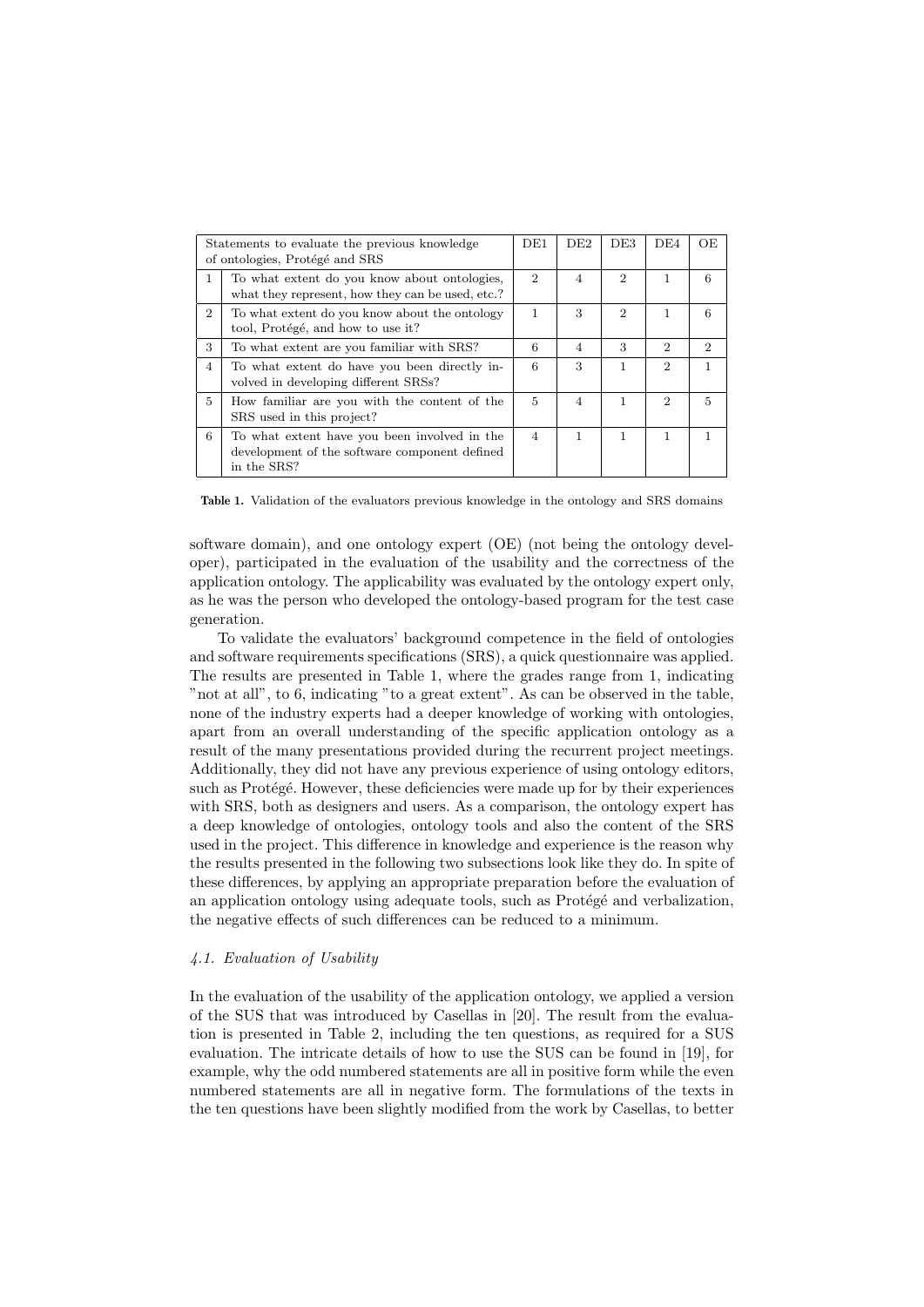|                             | Statements to evaluate the usability of the re-<br>quirement ontology                                 | DE1            | DE2                         | DE3                         | DE <sub>4</sub>             | ΟE                          |
|-----------------------------|-------------------------------------------------------------------------------------------------------|----------------|-----------------------------|-----------------------------|-----------------------------|-----------------------------|
| $\mathbf{1}$                | I think that I could contribute to this ontology                                                      | $\overline{5}$ | $\overline{2}$              | $\mathcal{D}_{\mathcal{L}}$ | $\mathcal{D}_{\mathcal{L}}$ | 5                           |
| $\mathcal{D}_{\mathcal{L}}$ | I found the ontology unnecessarily complex                                                            | 2              | 3                           | $\mathcal{D}_{\mathcal{L}}$ | 4                           | $\mathcal{D}_{\mathcal{L}}$ |
| 3                           | I find the ontology easy to understand                                                                | 3              | $\overline{2}$              | $\overline{4}$              | $\mathcal{D}_{\mathcal{L}}$ | 4                           |
| $\overline{4}$              | I think that I would need further theoretical sup-<br>port to be able to understand this ontology     | $\overline{4}$ | 3                           | $\overline{4}$              | $\overline{5}$              | $\mathbf{1}$                |
| 5                           | I found that various concepts in this system were<br>well integrated                                  | $\overline{4}$ | $\overline{4}$              | $\overline{4}$              | 3                           | 5                           |
| 6                           | I thought there was too much inconsistency in<br>this ontology                                        | $\overline{4}$ | 3                           | 3                           | $\overline{4}$              | $\mathcal{D}_{\mathcal{L}}$ |
| $\overline{7}$              | I would imagine that most domain experts would<br>understand this ontology very quickly               | 3              | 3                           | 5                           | 3                           | $\mathcal{D}_{\mathcal{L}}$ |
| 8                           | I find the ontology very cumbersome to under-<br>stand                                                |                | $\mathcal{D}_{\mathcal{L}}$ | $\mathcal{D}$               | $\overline{4}$              | $\mathcal{D}_{\mathcal{L}}$ |
| 9                           | I am confident I understand the conceptualiza-<br>tion of the ontology                                | $\overline{4}$ | 3                           | 3                           | $\mathcal{D}_{\mathcal{L}}$ | $\overline{5}$              |
| 10                          | I needed to ask a lot of questions before I could<br>understand the conceptualization of the ontology |                | 3                           | 3                           | $\overline{5}$              | $\mathbf{1}$                |

Table 2. Ontology usability evaluation

adjust to the ontology domain. The evaluation of the usability of an ontology is especially important and relevant when the ontology is going to be used by application domain experts who are normally not ontology experts, as stated before. Hence, the ontology was evaluated by four experts in the avionics domain, plus one ontology expert. The grades in the table range from 1 to 5, where 1=strongly disagree, 2=disagree, 3=no preference, 4=agree, 5=strongly agree.

A sample of only five evaluators could by some be considered as being too small. Tullis and Stetson [25] have shown that it is possible to get reliable results from a sample of only 8-12 users. Hence, we argue that our sample of five persons provides a positive indication of the usability of the ontology, as far as the application domain experts are concerned (not to mention the ontology expert, but for obvious reasons). Nonetheless, in the future a more extensive usability evaluation will be undertaken, to prove our statements regarding the usability of the ontology.

Since it was difficult for the industry experts to comprehend the ontology only by reading the raw ontology document (i.e. the ontology documented in formal ontology language), Protégé was used as the tool to visualize the application ontology in the evaluation. Before the evaluation, a 40-minute tutorial on the application ontology and the Protégé tool was provied to the 4 industry experts. During the evaluation itself, the questions in Table 2 were answered by all of the 5 experts. After having answered the questions, the score for each question was calculated (where the score can range from 0 to 4). For items 1, 3, 5, 7, and 9 (the positive statements) the score contribution was calculated as the scale position value minus 1. For items 2, 4, 6, 8, and 10 (the negative statements), the score contribution was calculated as 5 minus the scale position value. After having done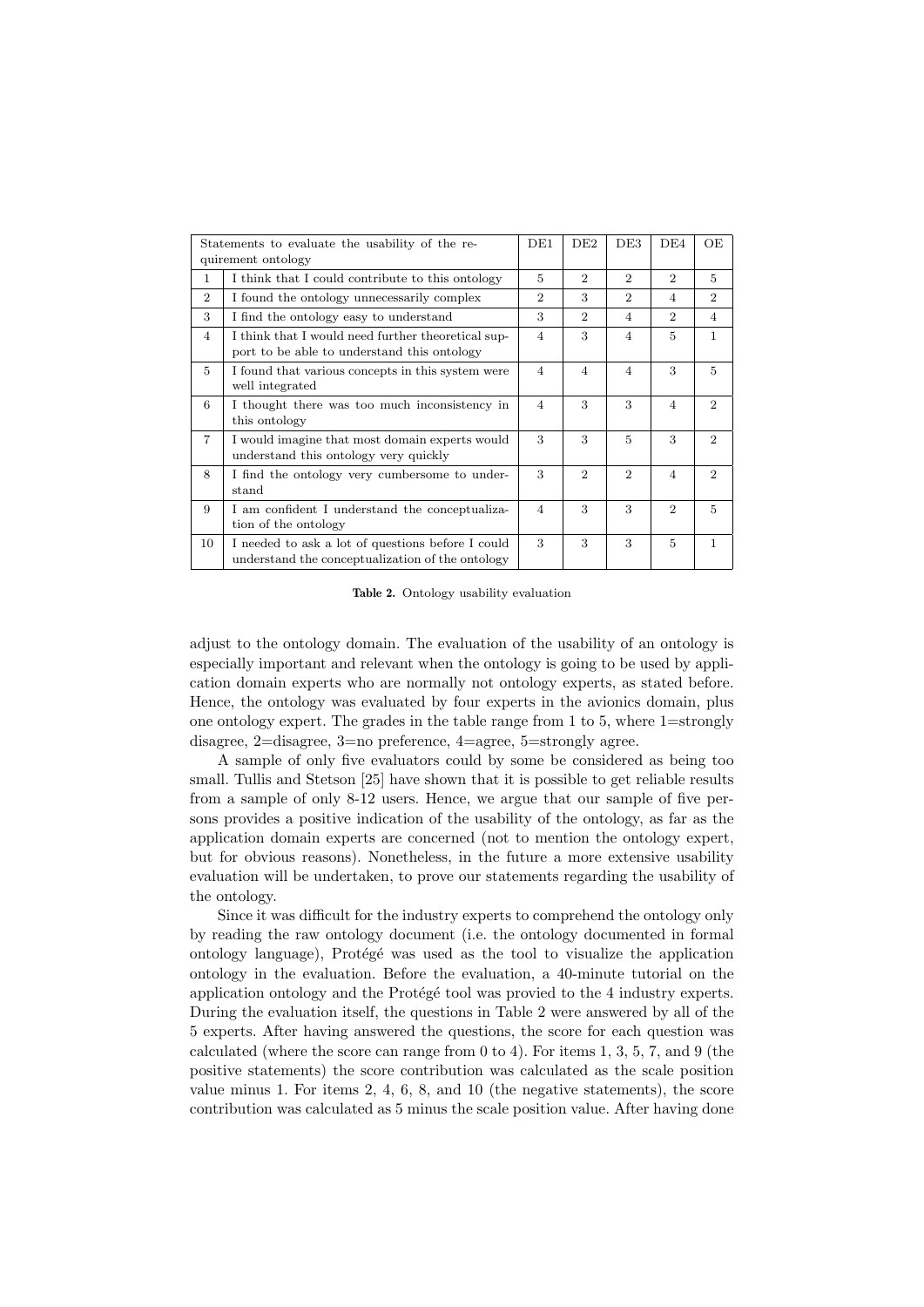| Evaluator                    | DE1        | DE2        | DE3         | DE4         | OЕ              |
|------------------------------|------------|------------|-------------|-------------|-----------------|
| $#$ Requirements Evaluated   | $3($ of 9) | $5($ of 9) | $8($ of 10) | $5($ of 10) | $10$ (of $10$ ) |
| Evaluation Time (in minutes) | 73         | 65         | 60          | 75          | 20              |
| SUS Scores                   | 57,5       | 50.0       | 60,0        | 25,0        | 82,5            |
| Grades                       | poor       | poor       | poor        | poor        | excellent       |

Table 3. The ontology usability results, including the number of requirements evaluated by the experts, the time spent on the evaluations, the overall SUS scores from the evaluators, and grades given based on the normalised scores indicating percentile ranks

this simple exercise for the 10 statements, the sum of the scores was multiplied with 2.5 to obtain the overall SUS scores.

The final SUS scores are presented in Table 3 together with the grades, accordingly to Bangor et al. [26]. The results could be considered discouraging, but a closer perusal of the written comments by the evaluators indicated that the "poor" results were not caused by a "poor" ontology, but rather the lack of experience using Protégé. The comments from the industry domain experts (DE) were positive regarding the ontology itself, or as one of them stated: "Due to inexperience in reading and using ontologies in testing activities, at first it was not obvious how to apply the requirements ontology. But after some time, the almost one-to-one correspondence between the requirements identified in the SRS document and the corresponding parts found in the ontology, made it quite straightforward to understand. To overcome the initial problems of understanding some of the technicalities within the ontology, several questions had to be asked to the developers of the ontology. Consequently, some extra training in the field of ontologies would have been helpful." Not surprisingly, the comments from the ontology expert (OE) were more positive: "In general, it was easy to understand the ontology. Most concepts were well integrated but some of them needed an extra integration, mainly through object properties. No inconsistencies were found, just some entities missing from the application viewpoint. Most ontology engineers would quickly understand the ontology but, still, they would need some extra time because the domain represented by the application ontology is quite complex." The ontology expert did not have to ask a lot of questions because the documentation was available in addition to the ontology itself. However, some very concrete questions were needed to understand how the ontology could be improved from an application point-of-view. Negative comments from the industry application domain experts were mainly about the tool. For these experts it was difficult to get an overview of the complete solution and, hence, they got stuck in details.

To sum up, there exist strong indications that the usability of an ontology is not exclusively determined by the ontology complexity, but also by the tool used to read and comprehend the ontology. Before initiating the evaluation of the usability of an ontology, it is therefore recommended to commence with a thorough introduction of the tool that is going to be used. A good ontology visualisation tool, like VOWL, would also be of great help in this endeavour.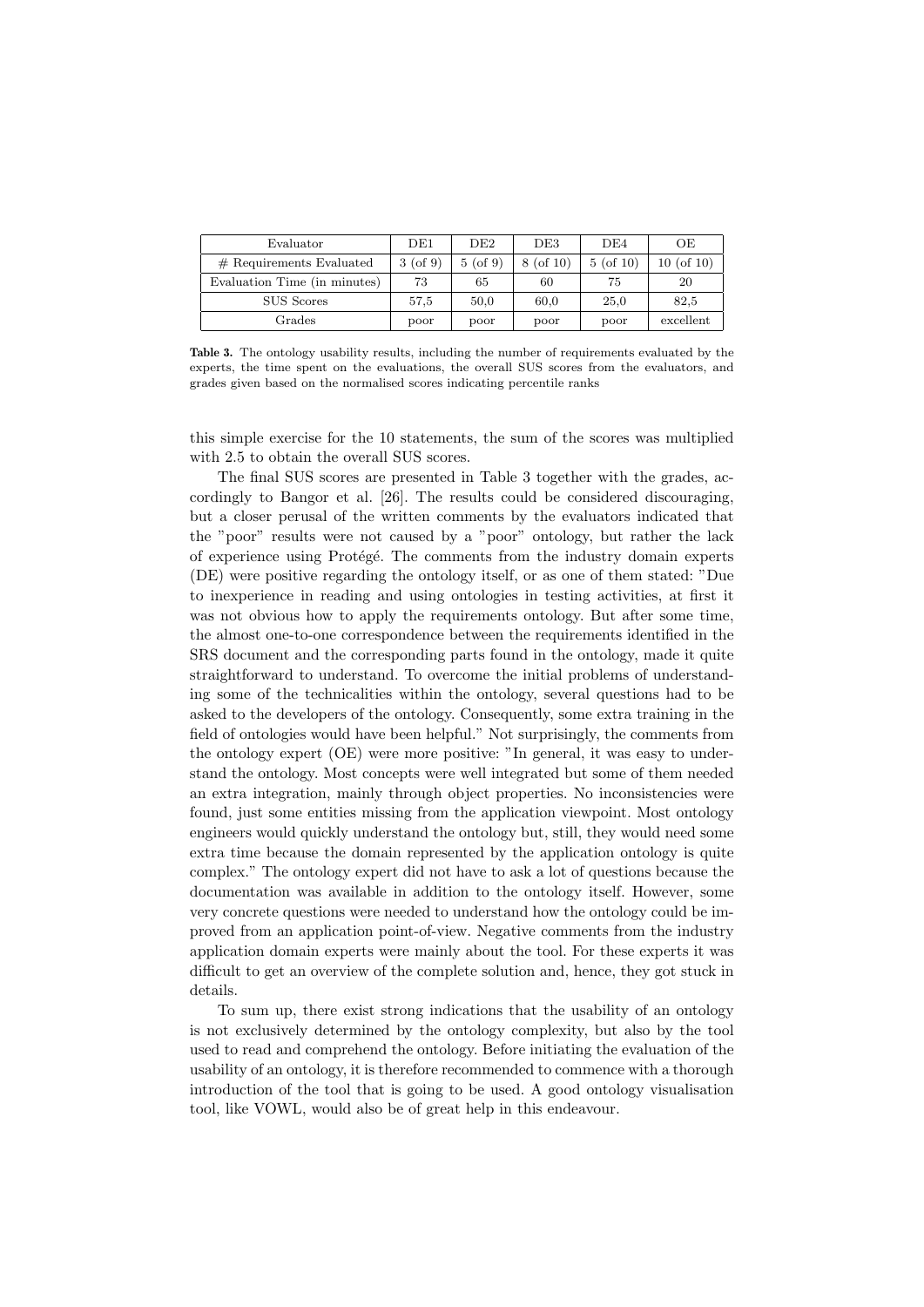## 4.2. Evaluation of Correctness

In this real application the information to be represented in the ontology is the information written in the SRS document. Furthermore, the information in the SRS document has been reviewed and validated. Therefore, the correctness is evaluated as a whole, by comparing the information asserted in the ontology to the information in SRS document. For this purpose, two different tools were used by the five evaluators. The first tool that was used once again was Protégé. The evaluators used Protégé to access the information represented in the ontology and compared this information with the information written in the SRS document. The second tool that was used was a web-based application, developed within the project, that transformed the information represented in the ontology into a natural language text in English. The web-based application is an ontology verbalization tool with the goal of making ontologies more readable to non-ontology experts [27]. The focus of the research in the ontology verbalization field has so far mainly been on expressing the axioms in an ontology in natural language (e.g. [28,29]), or on generating a summarized report of an ontology (e.g. [30]). The SRS provided in the case study that is presented in this paper was well-structured. Hence, the verbalization process was based on a simple pattern-based algorithm.



Figure 2. A fragment of the verbalization of the ontology (to the left) and the SRS (to the right)

The evaluation was organized in two parts. In the first part, the ontology was evaluated relying solely on Protégé. In the second part, the ontology was evaluated using only the verbalization tool. However, while using the verbalization tool, the evaluators could make use of Protégé for further validation of details, if required. The evaluation using the verbalization tool proceeded as follows. The evaluators uploaded the ontology (in OWL format) to the tool, retrieved the verbalization of the ontology (in plain English), and compared the verbalization result with the written information in the SRS document. Figure 2 presents the verbalization of a piece of the application ontology (the left part of the figure) and the corresponding text found in the requirements document (the right part of the figure). The green colored texts in the left part of the figure indicate the predefined patterns found in the verbalization algorithm. The remainder of the text (the black text found in the left part of the figure) comes from the ontology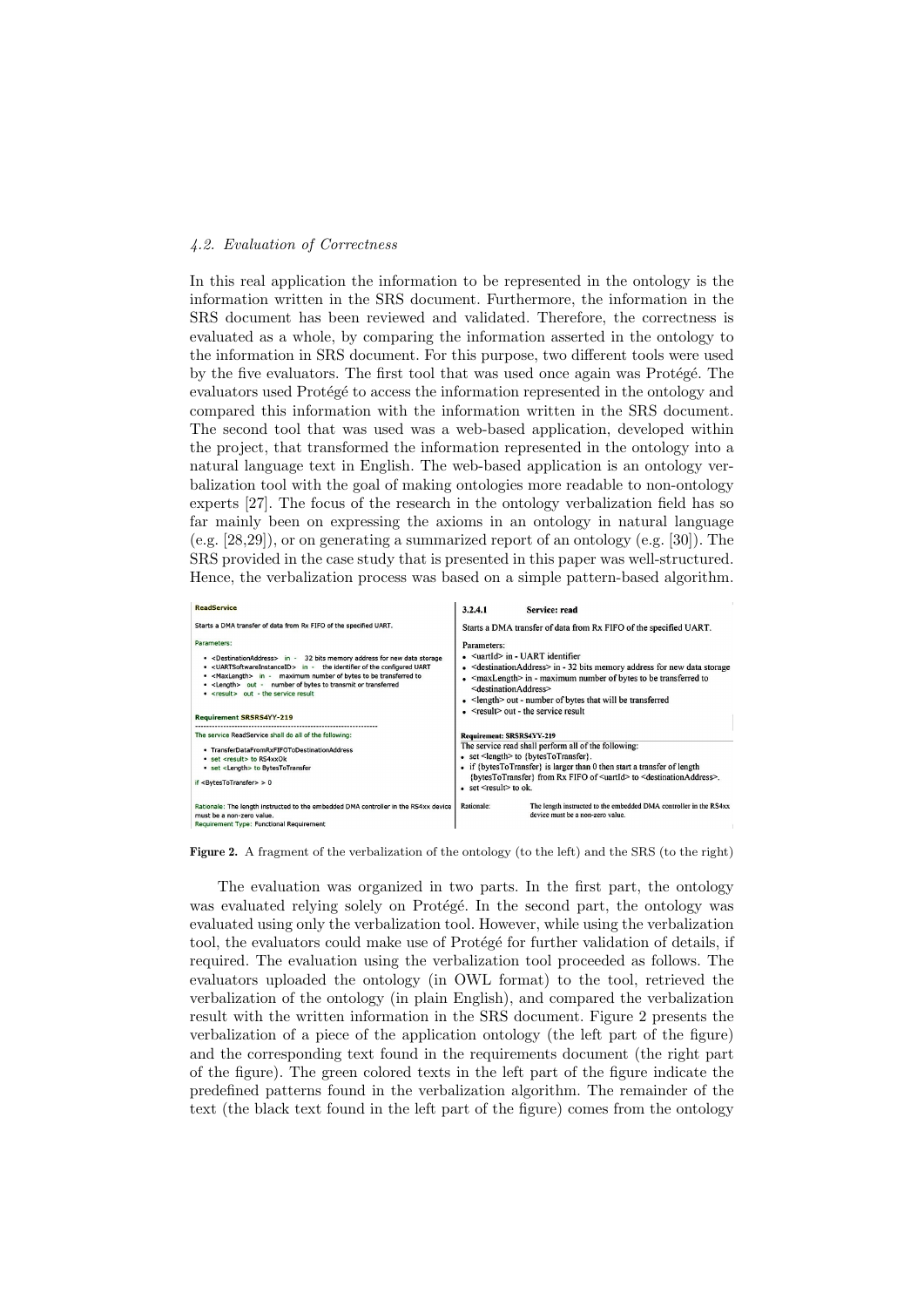|                        | Tool          | DE1          | DE <sub>2</sub> | DE3         | DE <sub>4</sub> | OЕ             |
|------------------------|---------------|--------------|-----------------|-------------|-----------------|----------------|
| $#$ Req.               | Protégé       | $3($ of 9)   | $1,5$ (of 9)    | $8($ of 10) | $4.5$ (of 10)   | $10($ of $10)$ |
| Evaluated              | verbalization | $9($ of $9)$ | $7.5$ (of 9)    | $8($ of 10) | $10$ (of $10$ ) | $10($ of $10)$ |
| Eval. Time             | Protégé       | 73           | 65              | 60          | 75              | 36             |
| $(in \text{ minutes})$ | verbalization | 15           | 40              | 60          | 35              | 16             |

Table 4. The ontology correctness results, including the number of requirements evaluated by the experts, and the time spent on the evaluations (using Protégé or verbalization)

itself. The fragment of the ontology for requirement SRSRS4YY-219 is similar to requirement SRSRS4YY-431 presented in Figure 1.

In both parts of the evaluation, i.e. using Protégé or verbalization, the domain experts were asked to validate the correctness of the ontology as compared to the text found in the SRS document. Each of the four industry domain experts were assigned a fixed number of requirements that they were asked to validate (9 or 10 requirements each). Table 4 shows the number of requirements that were verified by each of the evaluators and the evaluation time needed while using either Protégé or the verbalization tool. As can be observed in the table, in general the evaluators used less time but verified more requirements when using the verbalization tool. The reason for this is simple: the difficulty when using Protégé for the first time, together with the staggering amount of information represented in the application ontology, causes a reduced evaluation speed. Some of these observed differences could most likely be reduced by increasing the time spent on training the users in using Protégé. As a secondary result, the evaluations sometimes indicated errors in the application ontology, errors that was subsequently removed by the ontology developers.

So, when should a domain expert rely on Protégé for the evaluation of an ontology and when it is enough to rely on the verbalization of an ontology? Our conclusion is that, in most situations, it is sufficient to verbalize an ontology to be able to detect possible errors or mismatches. And, as shown in Table 4, if time is of the essence, verbalizing an ontology normally beats relying on Protégé, especially if the domain experts are not familiar with Protégé. However, in some situations it is recommended to use both tools in a complementary fashion. Or, as one of the domain experts put it, "Note that 'human understandable' issues that are 'machine impossible' will go undetected [if relying solely on verbalization, authors comments. In Protégé it was possible to see when a requirement was misinterpreted. Here it is back to textual representations [when using verbalization, authors comments] that may hide the misunderstanding. Easier to read though, but changing format is sometimes good".

## 4.3. Evaluation of Applicability

According to our definition of applicability, the ontology should exhibit the quality of appropriateness when used for a particular application domain or purpose. The applicability of the ontology is evaluated by looking at its applicability in the task of automatically generating software test cases based on SRS.

In the case study, consisting of the communication software component, software test cases were generated by a knowledge-based system consisting of a knowl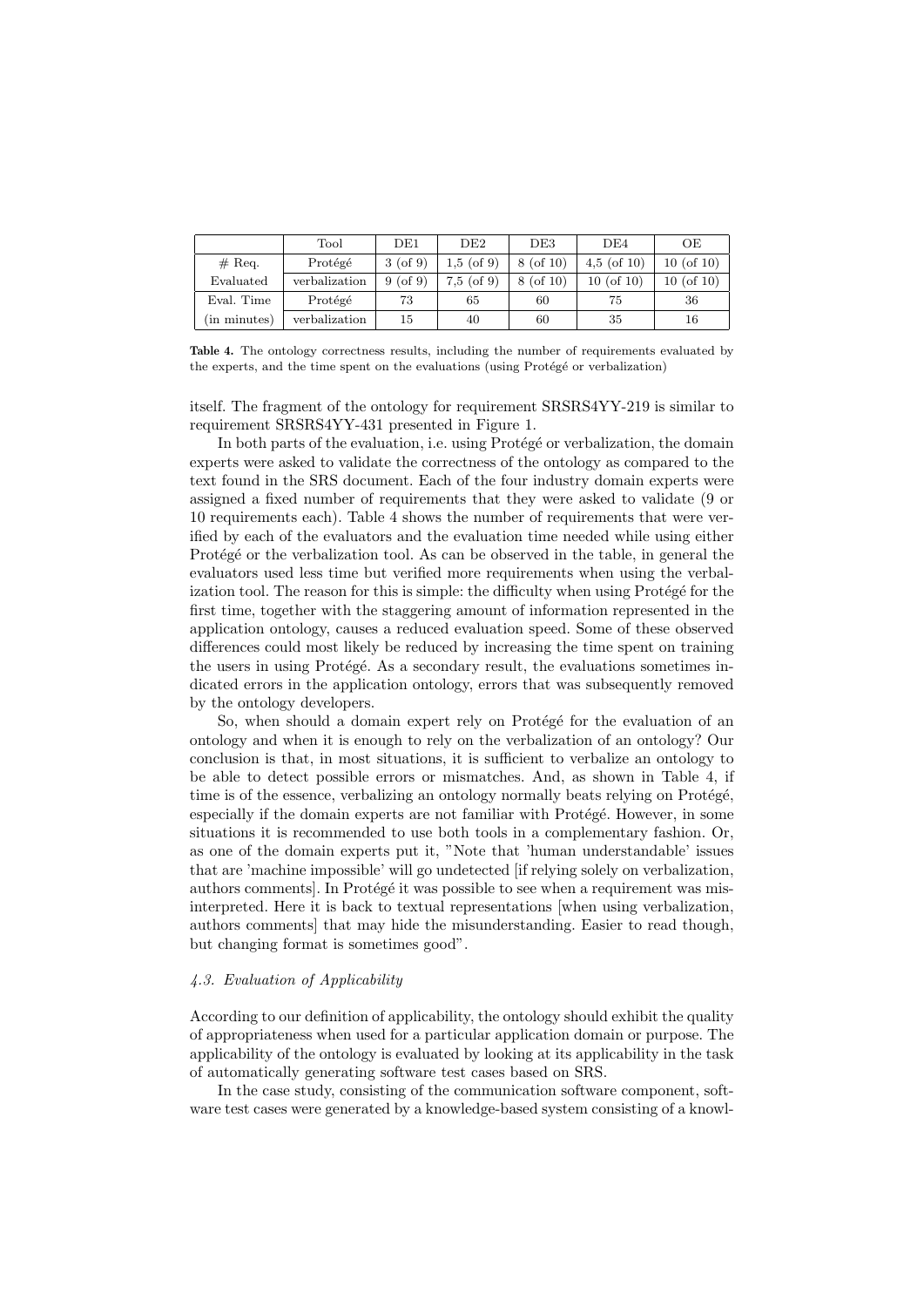edge base (i.e. the application ontology), a set of inference rules and an inference engine. The knowledge base had to provide the following: 1) Domain knowledge at the instance level sufficient for the construction of test cases; 2) Domain knowledge at the schema level necessary for domain-specific reasoning; 3) Syntax and semantics allowing for querying the knowledge base during the reasoning; and 4) Documentation that allows a developer to understand the represented knowledge. The inference rules used to create the test cases represent strategies for test case generation that were acquired through an analysis of the case study and discussions with the domain experts. The inference rules were implemented in Prolog because it provided a built-in inference engine, which was used for reasoning. The implementation details can be found in [12].

To be used as part of the knowledge-based system, the serialization of the requirements ontology was suggested to follow the OWL functional-style syntax [24] after a study of the Prolog syntax [31]. As the functional-style syntax is very similar to the Prolog syntax, the translation from OWL to Prolog was straightforward and without any loss of syntactic details (the translation rules can be found in [12]). As a result, the ontology became part of a Prolog program containing the inference rules, which simplified the implementation of the test case generator. The assertions of the translated ontology contained subclass axioms, domain and range axioms, and class assertions. The axioms made it possible to perform domain-specific reasoning based on the class membership and relations between the classes in the domain. More complex axioms, such as restrictions on object properties, turned out to be unused during domain-specific reasoning.

The conditions and actions of the inference rules included patterns that were matched against the statements in the knowledge base. The pattern matching was performed by Prolog, resulting in retrieval of instances from the application ontology, to check conditions of the rules as well as to construct different parts of test cases. The continued experiments showed that the instances contained in the application ontology were sufficient for the execution of the inference rules and the generation of software test cases. During the first experiment, 40 inference rules were used to generate 18 test cases. 66 distinct entities from the ontology were used for the test case construction. In the first attempt, the test cases were generated as plain text in English. The experiment showed an almost one-to-one correspondence between the texts in the generated test cases and the texts provided by one of our industrial partners in the form of a Software Test Description (STD) document. It should be stressed, however, that the test cases could as easily have been generated as executable scripts, if so desired.

The evaluation showed that the developed application ontology fulfilled its purpose. The ontology has been used for the automation of a part of the testing process and allowed for the successful generation of test cases. The ontology documentation contained an overview of the represented knowledge, which helped to bootstrap the development of the knowledge-based system. The syntax and semantics provided by the ontology satisfactorily supported the execution of the inference rules by the inference engine. The domain knowledge represented in the application ontology provided means for domain-specific reasoning and allowed for the construction of test cases that corresponded to the sample test cases provided in the case study. Minor deficiencies in the application ontology, discovered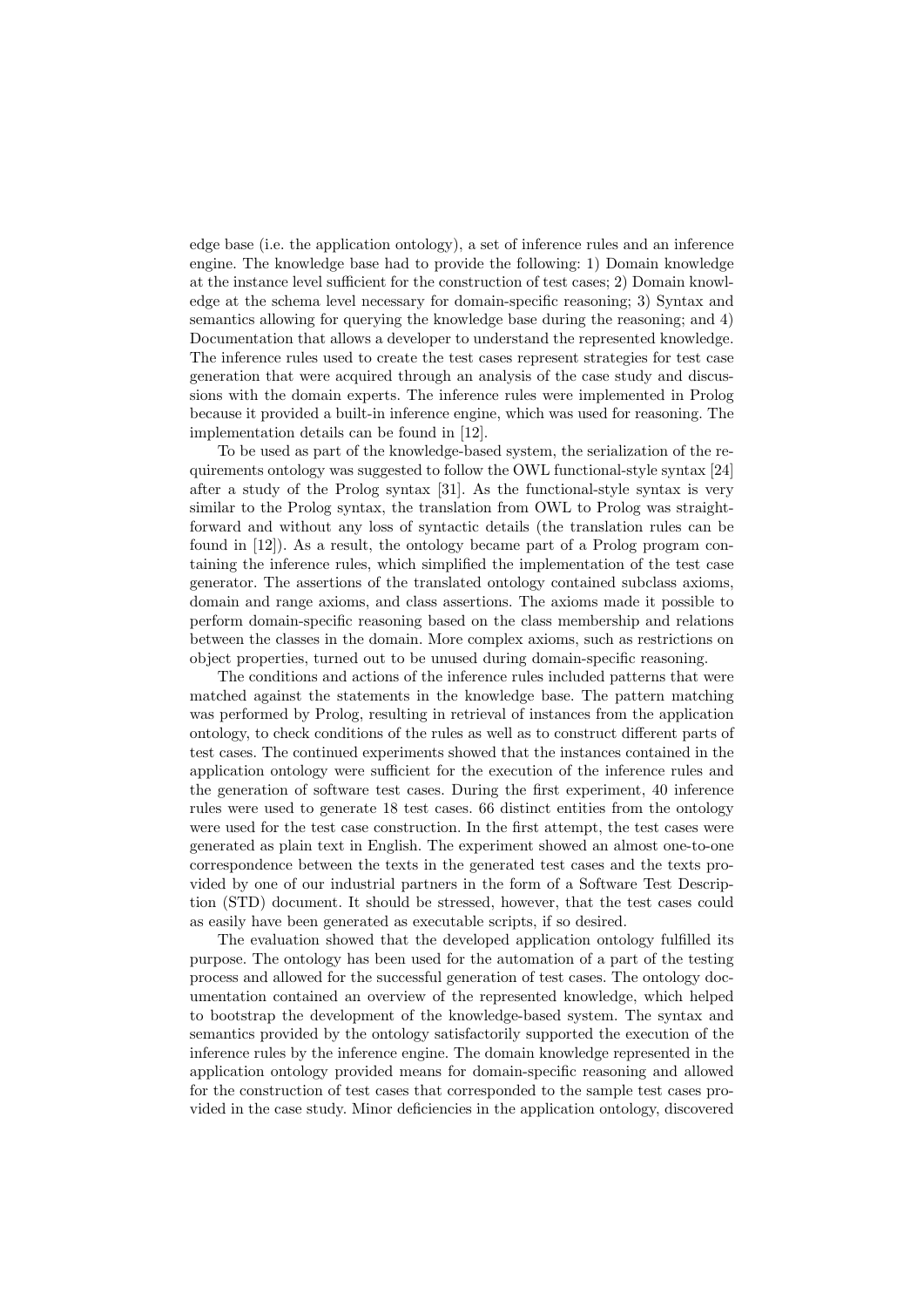during the development of the inference rules, were addressed and removed in the following iterations of the ontology development process. One example of a deficiency that was identified during the applicability evaluation, was the lack of distinction between single-value requirement parameters and enumeration parameters. This distinction is important for test case construction during the domainspecific reasoning. The lack of explicit representation of the enumeration type of parameters led to the loss of domain semantics, something that had to be remedied by an extra inference rule checking the type of a requirement parameter. Because this knowledge is declarative rather than procedural, this distinction was introduced in the ontology in the next iteration. The result of this can be observed in Figure 1 as a "list-type" data value (the upper-left green box, "{rs485Com, rs422Com}"). Another example of a modification of the application ontology, as a direct result of the applicability evaluation, was the division of the FIFO class into subclasses of transmission queues and reception queues.

### 5. Conclusions and Future Work

Within the vast research field that encompasses all aspects of ontology development is situated the crucial activity of building an ontology of "high quality". The challenge is the difficulty in defining quality, and decide on the methods/tools for the evaluation of quality. Currently, there exist no common definition of quality and well-established evaluation methods/tools. In the work presented in this paper, we have evaluated three quality features, usability, correctness, and applicability, features that we consider critical for the evaluation of an application ontology, which includes knowledge from software requirements in support of the creation of software test cases. We have also presented the methods and tools requested for the evaluation of the three quality features, along with the results from these evaluations.

Correctness is probably the most important quality feature, and also the most difficult to evaluate. Characteristics, such as completeness, conciseness and consistency, can be considered as sub-features of correctness. In the real application study that has been presented in this paper, correctness of an ontology is evaluated as a whole. Correctness of the ontology is measured by comparing the information represented in the ontology to the information found in a requirements document. The evaluation was performed by four industry domain experts and one ontology expert. The results from the evaluation performed by the industry domain experts indicate that the use of a verbalization tool can drastically improve the productivity during the evaluation of an ontology. Nonetheless, the use of a tool like Protégé is still needed to verify details in an application ontology. As the evaluations in this paper have indicated, extra time needs to be invested in the training of domain experts, for them to make full use of Protégé.

Evaluation can be related to different attributes of an ontology, such as its structure and semantics, ontology language and ontology documentation. These attributes of an application ontology are very relevant to the task or application the ontology supports. As such, they can be covered in the evaluation of the applicability. It is likely that the requirements on the applicability might not be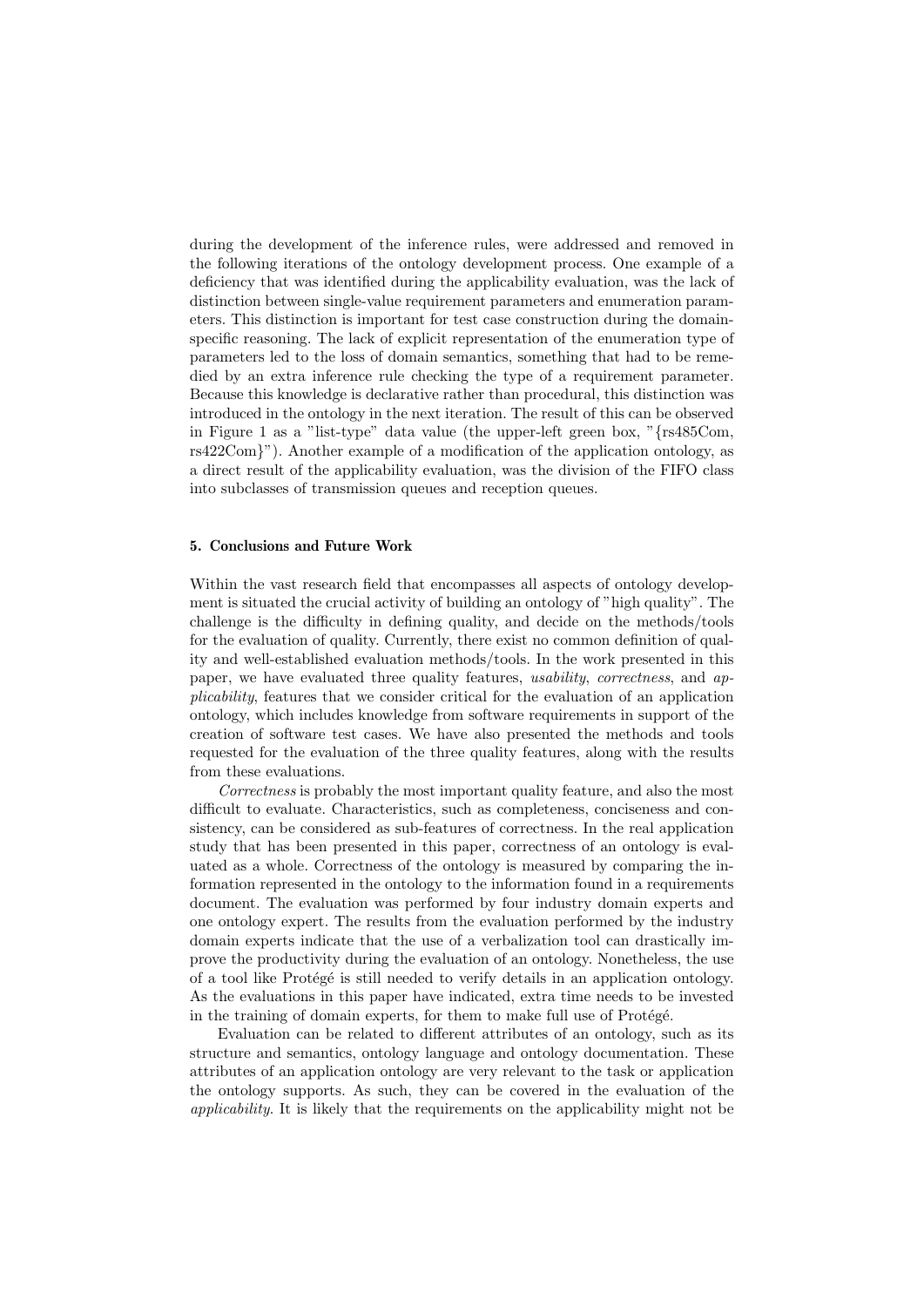well-defined when developing an ontology. Hence, the evaluation of the applicability has to be coordinated with the development of the application that uses the ontology. But, at the same time, the evaluation of the applicability helps to make fine-grained improvements of the ontology. These improvements make the ontology better adjusted to the application.

The *usability* of an application ontology is of utmost importance from an application experts' point of view. If one really wants the application experts to fully embrace ontologies and use them, the ontologies must be "user-friendly". In this paper we have shown that the System Usability Scale is useful when evaluating the usability of an ontology.

To provide good tools for the ontology quality evaluation is paramount for the effectiveness and efficiency of ontology development. In the long term, the focus of our future work will be on investigating more examples of practical methods and tools for ontology quality evaluation. For the near future, we foresee a generalization of the verbalization process, such that the tool can be used for evaluating other types of ontologies.

## Acknowledgment

The work presented in this paper was financed by the Knowledge Foundation in Sweden, grant KKS-20140170.

#### References

- [1] H.-J. Happel and S. Seedorf, Applications of ontologies in software engineering, in: Proceedings of Workshop on Semantic Web Enabled Software Engineering (SWESE) on the ISWC, Citeseer, 2006, pp. 5–9.
- [2] B. Henderson-Sellers, Bridging metamodels and ontologies in software engineering, Journal of Systems and Software 84(2) (2011), 301–313.
- [3] J. Lin, M.S. Fox and T. Bilgic, A requirement ontology for engineering design, *Concurrent* Engineering 4(3) (1996), 279–291.
- [4] V. Mayank, N. Kositsyna and M. Austin, Requirements engineering and the semantic Web, Part II. Representation, management, and validation of requirements and system-level architectures, Technical Report, University of Maryland, 2004.
- [5] K. Siegemund, E.J. Thomas, Y. Zhao, J. Pan and U. Assmann, Towards ontology-driven requirements engineering, in: Proceedings of Workshop semantic web enabled software engineering at 10th international semantic web conference (ISWC), Bonn, 2011, 14 pages.
- [6] B. Nuseibeh and S. Easterbrook, Requirements engineering: a roadmap, in: Proceedings of the Conference on the Future of Software Engineering, ACM, 2000, pp. 35–46.
- [7] J. Mylopoulos, A. Borgida, M. Jarke and M. Koubarakis, Telos: representing knowledge about information systems, ACM Transactions on Information Systems (TOIS) 8(4) (1990), 325–362.
- [8] S. Greenspan, J. Mylopoulos and A. Borgida, On formal requirements modeling languages: RML revisited, in: Proceedings of 16th international conference on Software engineering, IEEE Computer Society Press, 1994, pp. 135–147.
- [9] G. Dobson and P. Sawyer, Revisiting ontology-based requirements engineering in the age of the semantic Web, in: Proceedings of International Seminar on Dependable Requirements Engineering of Computerised Systems at NPPs, 2006, pp. 27–29.
- [10] T. Moroi, N. Yoshiura and S. Suzuki, Conversion of software specifications in natural languages into ontologies for reasoning, in: Proceedings of 8th International Workshop on Semantic Web Enabled Software Engineering (SWESE'2012), 2012.